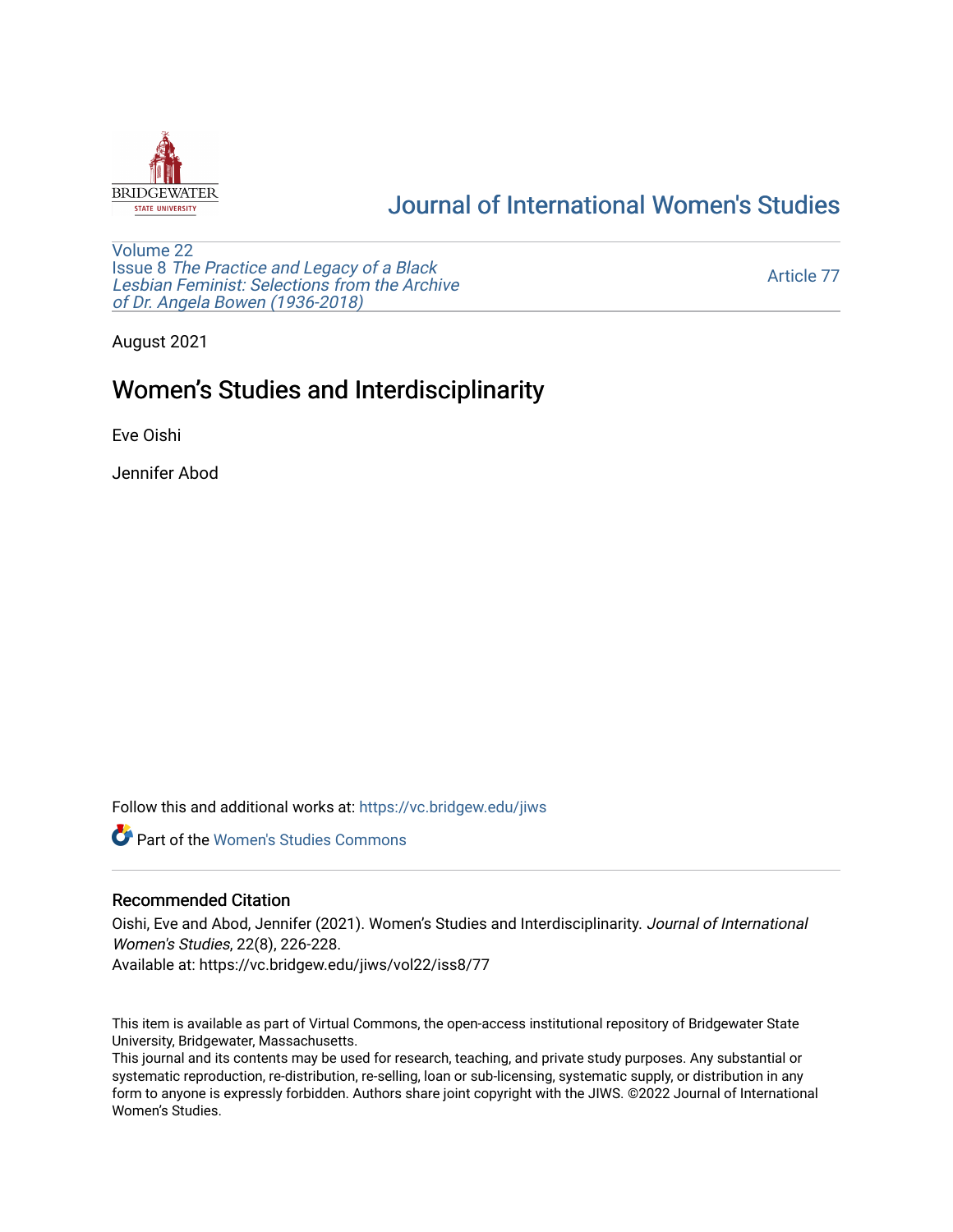#### Oishi and Abod: Women's Studies and Interdisciplinarity

This journal and its contents may be used for research, teaching and private study purposes. Any substantial or systematic reproduction, re-distribution, re-selling, loan or sub-licensing, systematic supply or distribution in any form to anyone is expressly forbidden. ©2021 Journal of International Women's Studies.

### **Women's Studies and Interdisciplinarity**

By Eve Oishi with Jennifer Abod

### **Abstrat:**

A section of a Special Issue of the *Journal of International Women's Studies* dedicated to pioneering Black Lesbian Feminist scholar, activist, artist, teacher Angela Bowen, Ph.D. (1936- 2018), one of the first scholars to receive a Ph.D. in Women's Studies. The special issue contains sample materials from Bowen's archive, which will be housed at Spelman College, including writings, audio and video of speeches, and photos documenting her career as a dancer, her friendship with and scholarship on Audre Lorde, her activism on Black lesbian and gay issues, and her career in Women's Studies, among other topics. This section focuses on Bowen's contributions to the field of Women's Studies as a professor at California State University Long Beach and active member of the National Women's Studies Association with publications and talks that highlight the advantages of interdisciplinarity and the need for the field to maintain a central focus on women and lesbians of color.

*Keywords***:** Angela Bowen, Audre Lorde, Black feminism, Black lesbians, Black lesbian feminism, archive, Black feminist archives, Black lesbian archives, queer archives, lesbian motherhood, history of women's studies, interdisciplinarity, women's studies, feminist studies, gender studies, sexuality studies, Combahee River Collective, Clark University Women's Studies, women's studies Ph.D. programs, Beverly Guy-Sheftall, Patricia Bell Scott, *Sage: A Scholarly Journal on Black Women,* National Women's Studies Association, intersectionality, race and queer theory, California State University Long Beach Women's Studies, Cynthia Enloe, Elizabeth Hadley, Eve Oishi

Although Women's Studies as an academic discipline had begun to establish itself in the form of undergraduate minors and majors for several years, Bowen was one of the first students to receive her PhD in 1996 from the first free-standing Women's Studies PhD program in the country at Clark University in Worcester, MA in 1997. We have included a photo of Bowen with one of her Clark professors, Cynthia Enloe and Black feminist academic, the late Elizabeth Hadley. Despite the inauguration of programs like Clark's, Women's Studies would continue to struggle to gain support and stability within academic institutions. In a biographical sketch Bowen writes, "I'm truly devastated that Clark University was not only one of the first to launch the freestanding PhD. in Women's Studies, but ironically, the first to close it down." Bowen was invited to give the keynote at the program's reunion event in 2005 to mark its closing.

Even before entering the PhD program, however, Bowen was part of a network of Black and women of color feminists who were building political and intellectual communities and laying the groundwork for the field of Women's Studies. In 1983 Bowen attended the last meeting that the Combahee River Collective would hold, and she used her writing as a way of bringing attention to this essential early work. Included in this section is a 1984 article that Bowen published in

1

226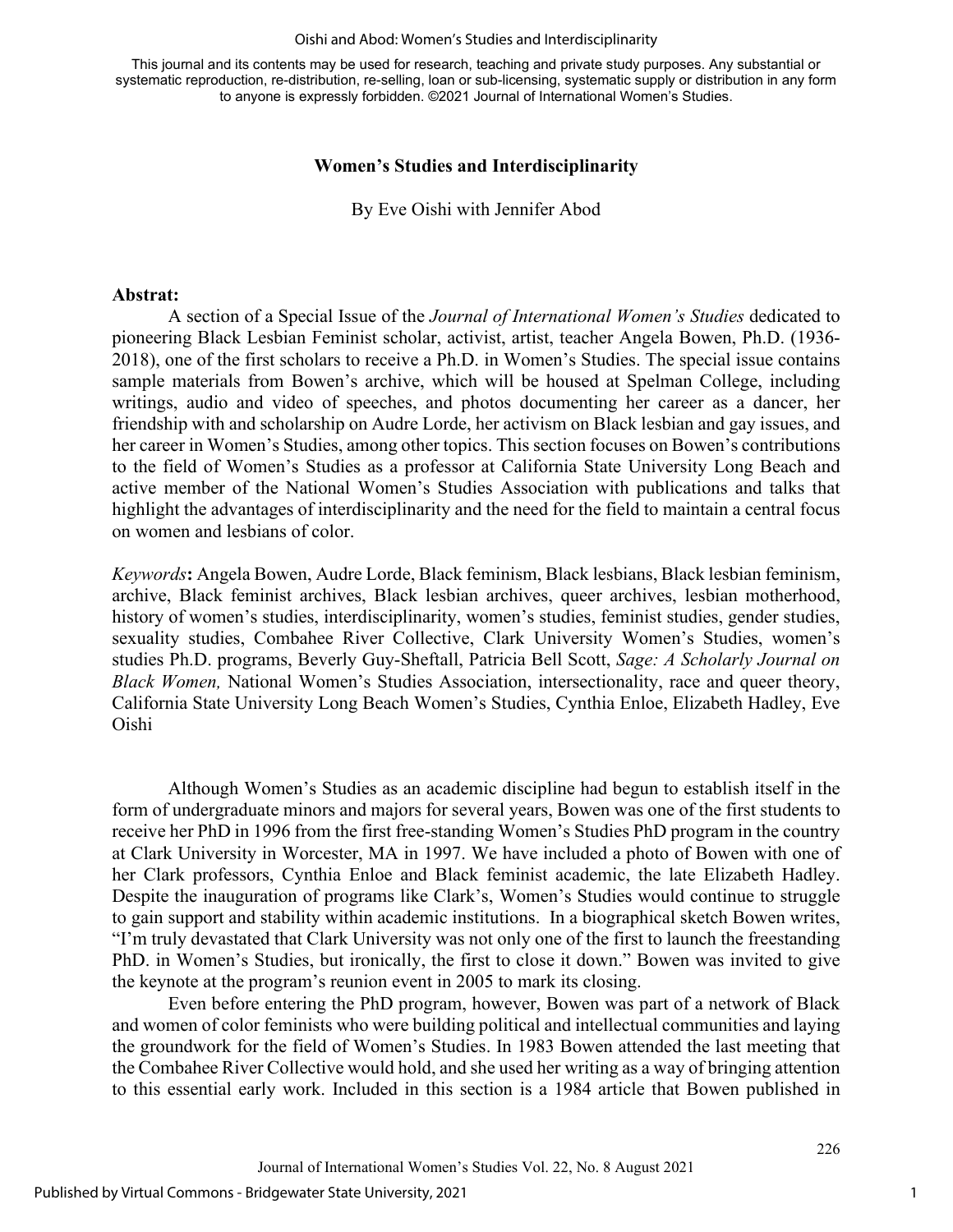*Sojourner: The Women's Forum* about *Sage: A Scholarly Journal on Black Women*, a new academic journal founded by Beverly Guy-Sheftall (at the time director of the Women's Research and Resource Center at Spelman College) and Patricia Bell Scott (at the time an equal opportunity officer at MIT and co-editor of the influential 1982 anthology *All the Women are White, All the Blacks are Men, But Some of Us are Brave: Black Women's Studies.*)

Once she entered graduate school Bowen was an active participant in building and maintaining the institutional structures of the field, particularly the annual conference for the National Women's Studies Association, for which Bowen was often invited to give keynote talks and to which she often brought contingents of undergraduates. Included in this section are documents that demonstrate the evolution of Bowen's thinking, including a NWSA talk, first delivered in 1992 at the first Black Women in the Academy Conference at MIT and later at NWSA in St. Louis in 1997, which would later be published in 2001 in the journal *Feminist Teacher.[1](#page-2-0)* In this piece, Bowen refers to the "life-affirming networks of support" that are produced and maintained through the visibility and presence of out Black lesbians in academic settings. Throughout her career, Bowen continued to address the challenges of keeping the history and contributions of Black women and lesbians, as well as women of color more broadly, central within feminism and women's studies. She is particularly adamant that Black women and women of color not become marginalized as queer theory and queer studies became ascendant within the academy and activist movements in the 1990s. We have included several talks that Bowen gave at NWSA in 1998 and 2000 on these topics. Bowen's suspicion of queer theory and politics as a space that was being dominated by white gay men and that required a truly intersectional orientation in order to fulfill its radical potential aligns with other important writing from the 1990s like Cathy Cohen's foundational *GLQ* essay, "Punks, Bulldaggers and Welfare Queens: The Radical Potential of Queer Politics."<sup>[2](#page-2-1)</sup>

We have also included some documentation of Bowen's career at California State University Long Beach, including flyers for her courses and photos with students and colleagues.

227

<span id="page-2-0"></span><sup>1</sup> Bowen, Angela. "Interdisciplinarily Speaking." *Feminist Teacher*, vol. 14, no. 1, 2002, pp. 1–26. JSTOR, [www.jstor.org/stable/40545865.](http://www.jstor.org/stable/40545865) Accessed 30 July 2021.

<span id="page-2-1"></span><sup>2</sup> Cohen, Cathy J., "Punks, Bulldaggers and Welfare Queens: The Radical Potential of Queer Politics." *GLQ: A Journal of Lesbian and Gay Studies*. vol. 3, 1997, pp. 437-465.